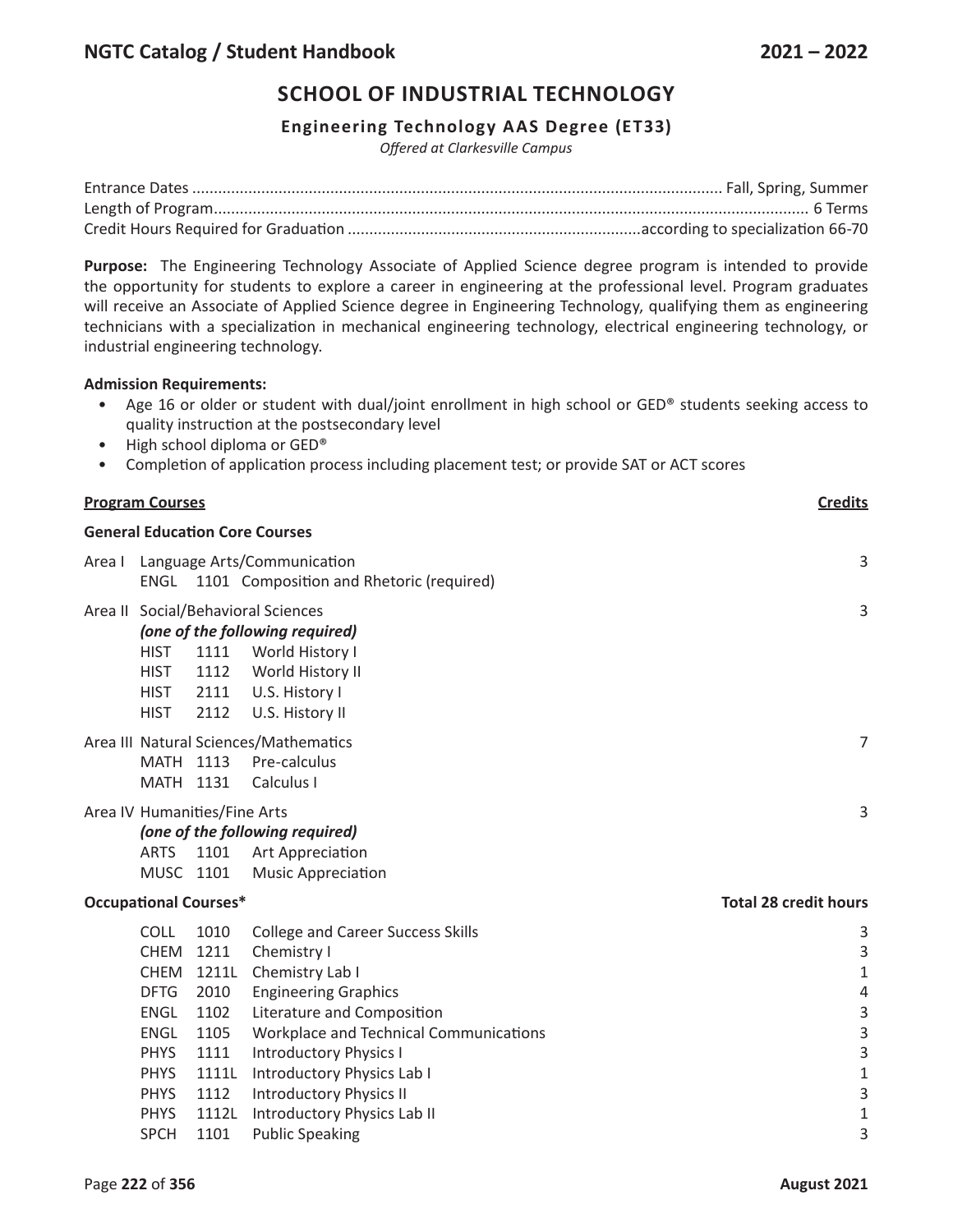\*A grade of "C" or better must be achieved in each occupational and specialization course for graduation.

## *Completion of one of the following specializations required*

| <b>Electrical Engineering (8E13)</b> |                                                               |                         | <b>Total 23 credit hours</b>                                          |                                 |
|--------------------------------------|---------------------------------------------------------------|-------------------------|-----------------------------------------------------------------------|---------------------------------|
|                                      | <b>ENGT</b><br>1000<br>Introduction to Engineering Technology |                         |                                                                       | 3                               |
|                                      | <b>ECET</b>                                                   | 1101                    | Circuit Analysis I                                                    | $\overline{4}$                  |
|                                      | <b>ECET</b>                                                   | 2101                    | Circuit Analysis II                                                   | $\sqrt{4}$                      |
|                                      | <b>ECET</b>                                                   | 1110                    | Digital Systems I                                                     | $\sqrt{4}$                      |
|                                      | <b>ECET</b>                                                   | 2120                    | <b>Electronic Circuits I</b>                                          | $\overline{4}$                  |
|                                      |                                                               |                         | Choose one of the following                                           |                                 |
|                                      | <b>IDSY</b>                                                   | 1120                    | <b>Basic Industrial PLCs</b>                                          | 4                               |
|                                      | <b>IDSY</b>                                                   | 1220                    | Intermediate Industrial PLCs                                          | (4)                             |
|                                      | MATH 1132                                                     |                         | Calculus II                                                           | (4)                             |
|                                      | <b>Industrial Engineering (8123)</b>                          |                         |                                                                       | <b>Total 25-26 credit hours</b> |
|                                      | <b>ACCT</b>                                                   | 1100                    | <b>Financial Accounting I</b>                                         | 4                               |
|                                      | MATH 1127                                                     |                         | <b>Introduction to Statistics</b>                                     | $\mathbf{3}$                    |
|                                      | MEGT 1010                                                     |                         | <b>Manufacturing Processes</b>                                        | $\mathbf{3}$                    |
|                                      | <b>LOGI</b>                                                   | 1000                    | <b>Business Logistics</b>                                             | 3                               |
|                                      | <b>CIST</b>                                                   | 1305                    | Program Design and Development                                        | $\overline{3}$                  |
|                                      | <b>OR</b>                                                     |                         |                                                                       |                                 |
|                                      | <b>CIST</b>                                                   | 2341                    | C# Programming I                                                      | (4)                             |
|                                      | OR                                                            |                         |                                                                       |                                 |
|                                      | <b>CIST</b>                                                   | 2371                    | Java Programming I                                                    | (4)                             |
|                                      | <b>AND</b>                                                    |                         |                                                                       |                                 |
|                                      |                                                               | <b>Guided Electives</b> |                                                                       | 9                               |
| <b>Mechanical Engineering (8ME3)</b> |                                                               |                         |                                                                       | <b>Total 22-24 credit hours</b> |
|                                      | <b>DFTG</b>                                                   | 2020                    | <b>Visualization and Graphics</b>                                     | 3                               |
|                                      | <b>ENGT</b>                                                   | 1000                    | Introduction to Engineering                                           | $\overline{3}$                  |
|                                      | MATH 1132                                                     |                         | Calculus II                                                           | $\overline{4}$                  |
|                                      |                                                               |                         | Select 9 credit hours from courses below with at least 2 MEGT courses |                                 |
|                                      | <b>CIST</b>                                                   | 1305                    | Program Design and Development                                        | 3                               |
|                                      | <b>CIST</b>                                                   | 2341                    | C# Programming I                                                      | (4)                             |
|                                      | <b>CIST</b>                                                   | 2371                    | Java Programming I                                                    | (4)                             |
|                                      | MEGT 1010                                                     |                         | <b>Manufacturing Processes</b>                                        | $\overline{3}$                  |
|                                      | MEGT 2030                                                     |                         | <b>Statics</b>                                                        | $\overline{3}$                  |
|                                      | MEGT 2080                                                     |                         | <b>Strength of Materials</b>                                          | (4)                             |
|                                      | <b>AND</b>                                                    |                         |                                                                       |                                 |
|                                      |                                                               | <b>Guided Electives</b> |                                                                       | 3                               |
|                                      |                                                               |                         |                                                                       |                                 |

Estimated cost of books and supplies for full program is approximately \$2,000.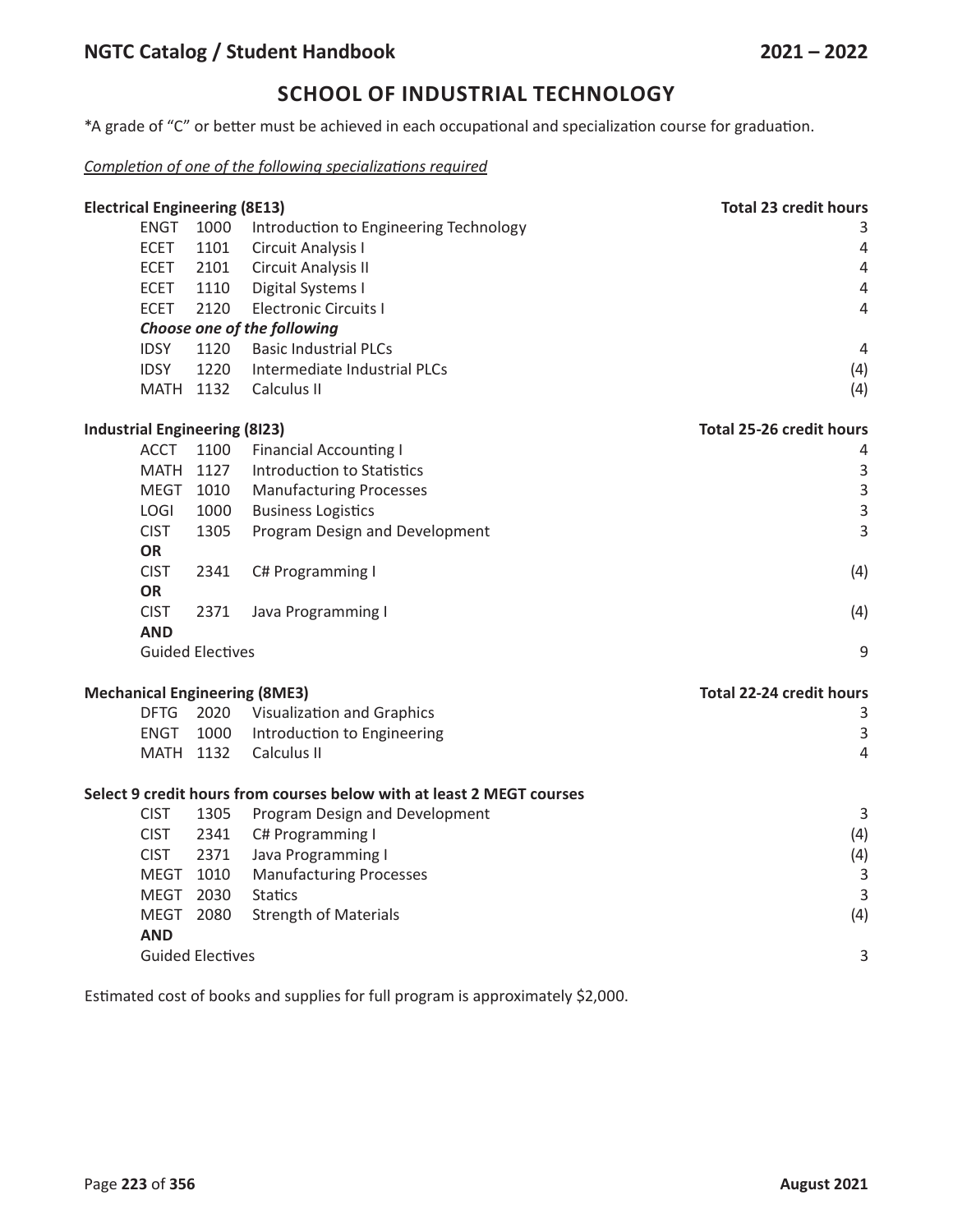### **Engineering Technician Certificate (ET31)**

*Offered at Clarkesville Campus*

**Purpose:** The Engineering Technician Fundamentals certificate program provides students with basic technical skills required to enter into the engineering technology field through a short-term certificate or to continue into the associate degree program.

### **Admission Requirements:**

- Age 16 or older or student with dual/joint enrollment in high school or GED® students seeking access to quality instruction at the postsecondary level
- High school diploma or GED®
- Completion of application process including placement test; or provide SAT or ACT scores

| <b>Program Courses</b> |      |                                                     | <b>Credits</b> |  |
|------------------------|------|-----------------------------------------------------|----------------|--|
| <b>ENGT</b>            | 1000 | Introduction to Engineering Technology              | 3              |  |
| <b>DFTG</b>            | 2010 | <b>Engineering Graphics</b>                         | 4              |  |
| <b>MATH 1111</b>       |      | College Algebra                                     | 3              |  |
|                        |      | Select one of the following specializations         |                |  |
|                        |      | <b>Electrical Engineering Specialization (8EE1)</b> |                |  |
| <b>ECET</b>            | 1101 | <b>Circuit Analysis I</b>                           | 4              |  |
| <b>ECET</b>            | 2101 | Circuit Analysis II                                 | 4              |  |
|                        |      | <b>Industrial Engineering Specialization (8IE1)</b> |                |  |
| MEGT                   | 1010 | <b>Manufacturing Processes</b>                      | 3              |  |
| <b>IDSY</b>            | 1190 | <b>Fluid Power Systems</b>                          | 4              |  |
|                        |      | <b>Mechanical Engineering Specialization (8ME1)</b> |                |  |
| MEGT                   | 1010 | <b>Manufacturing Processes</b>                      | 3              |  |
| <b>IDSY</b>            | 1190 | <b>Fluid Power Systems</b>                          | 4              |  |

Estimated cost of books and supplies for full program is approximately \$750.